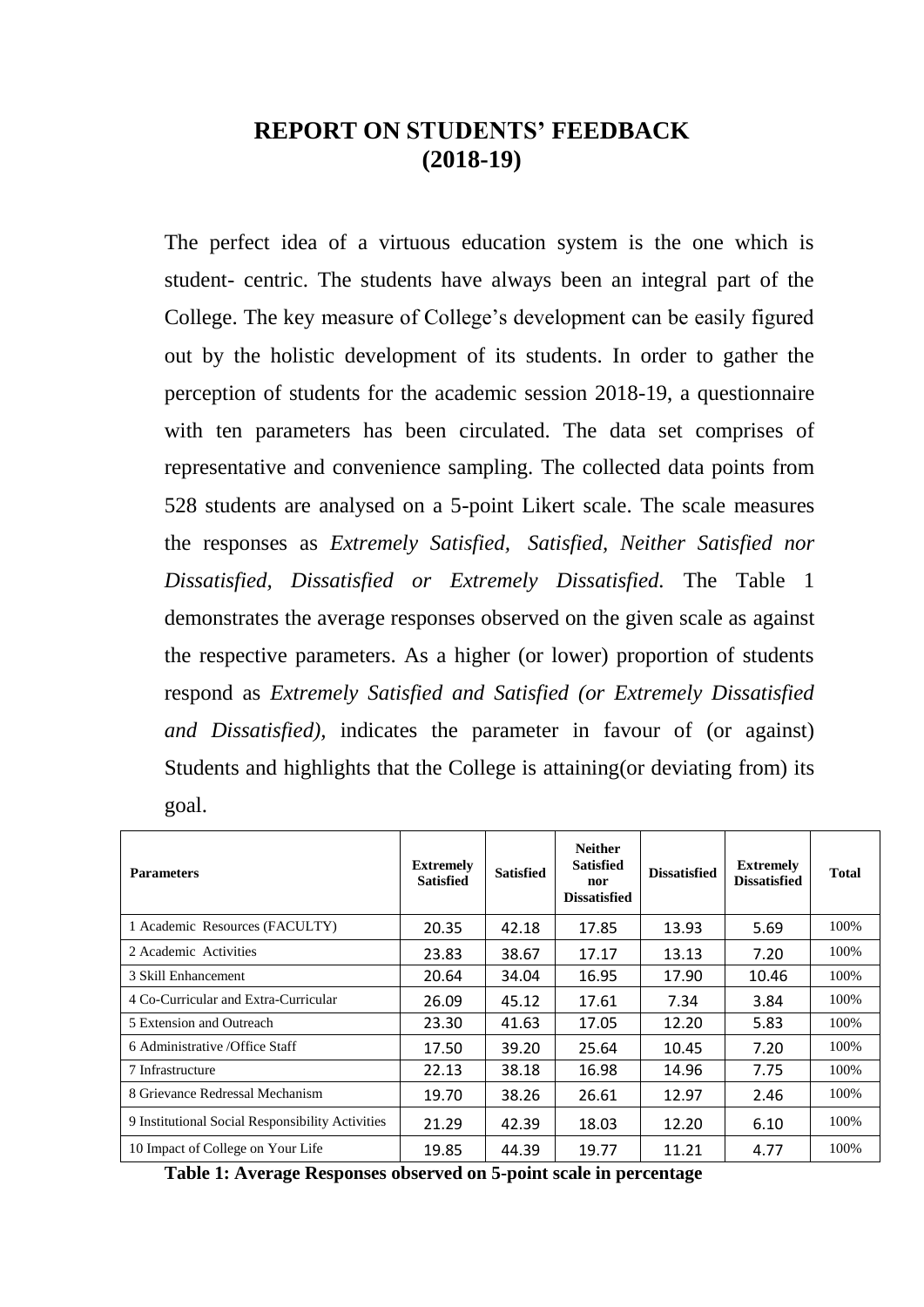

**Table: Average Students' Responses observed** 

The questionnaire has been constructed on the parameters: Academic Resources (faculty), Academic Activities, Skill Enhancement, Co-Curricular and Extra-Curricular, Extension and Outreach, Administrative /Office Staff, Infrastructure, Grievance Redressal Mechanism, Institutional Social Responsibility Activities, Impact of College on Your Life.

The students' feedback analysis can be concluded as follows:

1. The Academic Resources of SLC have been appreciated by the students as shown in Table 1. The parameter *Academic Resources* includes Mentoring and Motivation, Curriculum based questions, Regularity and Sincerity, Subject Expertise, Evaluation and performance etc. The institution has been promoting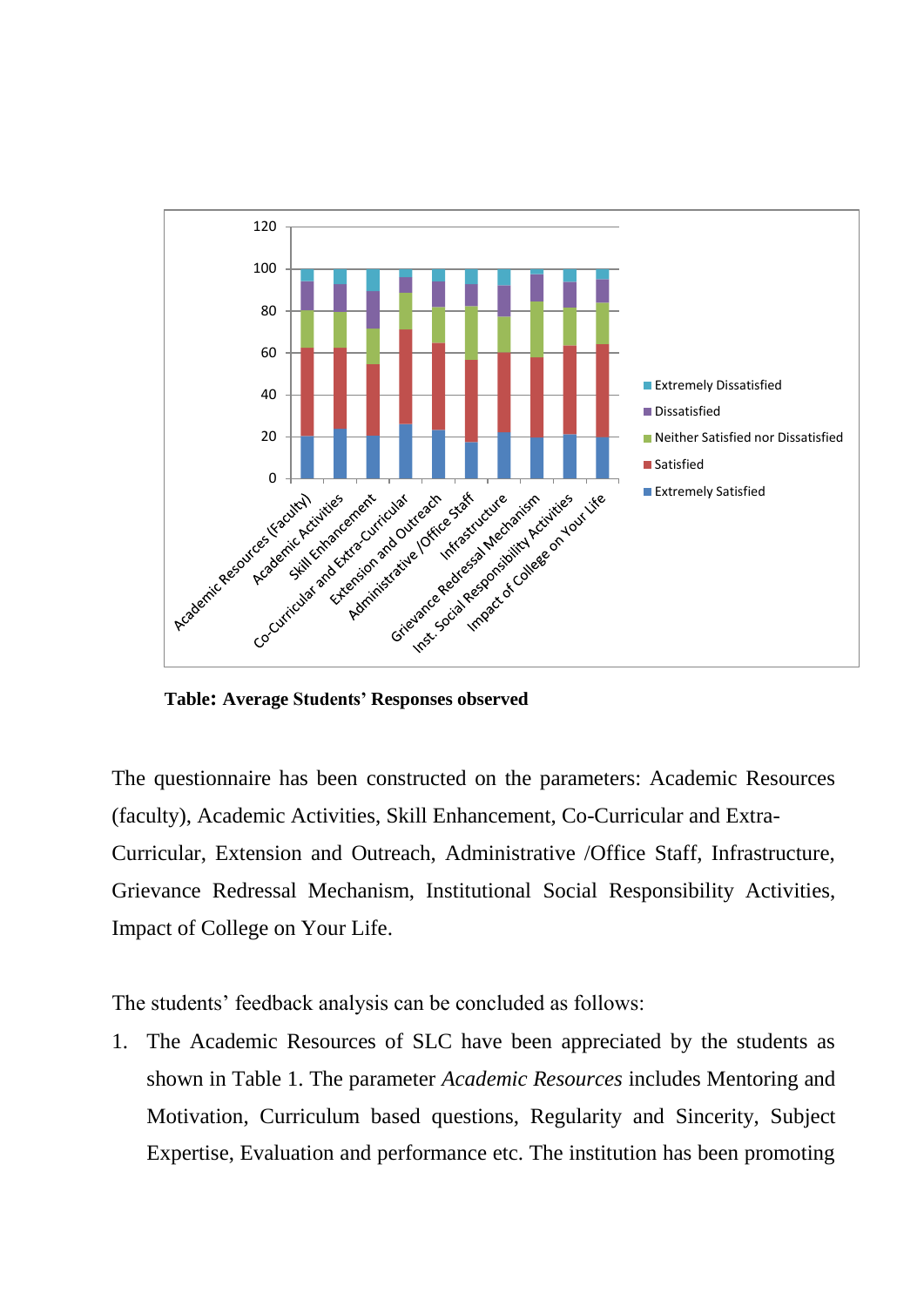the students to indulge in beyond the classroom learning and more than 62.52% (20.35% extremely satisfied and 42.18% satisfied) of the students are satisfied with these resources.

- 2. The *Academic Activities* majorly include Seminars/Conferences/Special Lectures, Hands on Training for Academic Enhancement, Class Presentations/ Projects /Workbooks, Use of Cinema/Tools/ Visuals/ Role play/ IT tools in Class Rooms etc. The activities are appreciated by a major segment of pupils and upto 62.50% of them are content by the same.
- 3. The College Activities are further extended to Skill Enhancement Activities, Co-Curricular and Extension Activities. All these headings have enquired about the Sports, Associations/Clubs/Cultural Societies/Centres, Remedial Classes, Career Counselling and Placement Support etc. The students' much favourite extension activities have impelled them to address a satiety level of 64.92%.
- 4. The students' lot has shown an active response in favour of the *Administrative* dealing framework and *Infrastructural* resources. It has been observed that the 56.70%, 60.31% and 57.95% students have had optimum support from *Administrative Staff*, College *Infrastructure* and *Grievance Redressal Mechanism* respectively.
- 5. The institution is often associated to serve its social responsibility by promoting the students towards Green Campus-Tree Plantation Drive, Implementation of Swachh Bharat Abhiyan, Gender Sensitization Programs for awareness. The 63.67% of the respondents often admired the College's initiatives for the *Institutional Social Responsibility.*
- 6. And lastly, an affirmative *Impact of College on the Student's Life* has also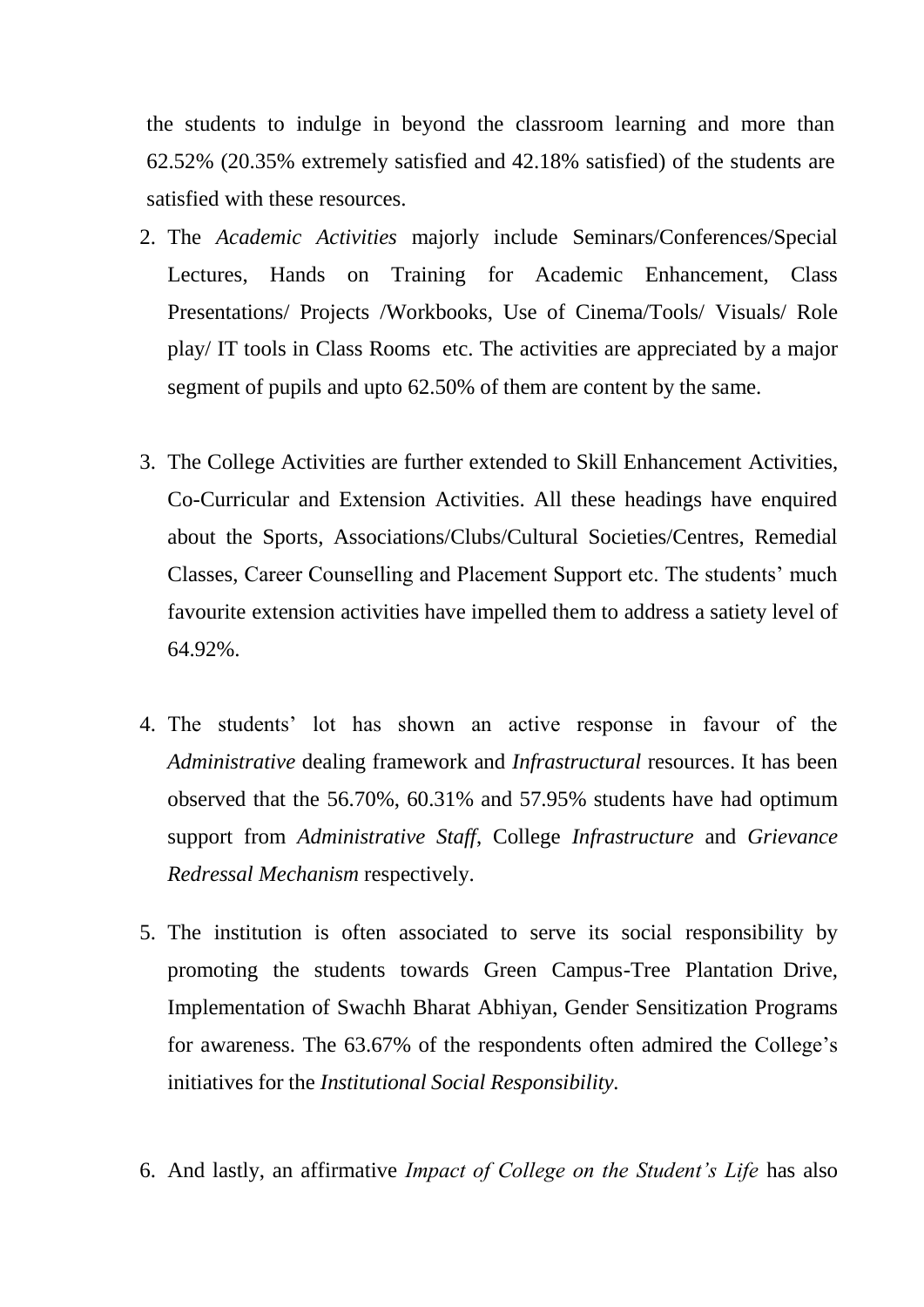been observed by as large as 64.24% of them. The College imparts Valuebased Education and endorses the Holistic Development for the future of the nation.

| <b>Parameters</b>                                         | <b>Variables</b>                                                                          | <b>Extremely</b><br><b>Satisfied</b> | <b>Satisfied</b> | <b>Neither</b><br><b>Satisfied</b><br>nor Dis-<br>satisfied | Dis-<br>satisfied | <b>Extremely</b><br><b>Dissatisfied</b> | <b>Total</b> |
|-----------------------------------------------------------|-------------------------------------------------------------------------------------------|--------------------------------------|------------------|-------------------------------------------------------------|-------------------|-----------------------------------------|--------------|
| $\mathbf{1}$<br>Academic<br><b>Resources</b><br>(FACULTY) | Mentoring and Motivating Students for<br>Academic Growth and Development                  | 16.67                                | 51.70            | 21.21                                                       | 9.66              | 0.76                                    | 100%         |
|                                                           | Content of Syllabi of the Courses                                                         | 15.91                                | 42.80            | 30.30                                                       | 8.52              | 2.46                                    | 100%         |
|                                                           | Extent of Syllabi covered in the Class                                                    | 26.89                                | 37.50            | 17.80                                                       | 12.88             | 4.92                                    | 100%         |
|                                                           | Delivery of Content in the Class                                                          | 20.64                                | 48.30            | 16.29                                                       | 10.23             | 4.55                                    | 100%         |
|                                                           | Regularity and Sincerity                                                                  | 22.54                                | 30.30            | 20.27                                                       | 20.64             | 6.25                                    | 100%         |
|                                                           | Subject Expertise                                                                         | 15.34                                | 52.46            | 20.83                                                       | 7.58              | 3.79                                    | 100%         |
|                                                           | Linking Theory with Examples and<br>Practices                                             | 12.50                                | 58.71            | 3.41                                                        | 23.11             | 2.27                                    | 100%         |
|                                                           | Accessibility for Interactions                                                            | 21.97                                | 40.53            | 16.67                                                       | 15.53             | 5.30                                    | 100%         |
|                                                           | Use of Teaching Aids and ICT in the<br><b>Class to Facilitate Teaching</b>                | 13.45                                | 29.73            | 6.63                                                        | 31.63             | 18.56                                   | 100%         |
|                                                           | Encouragement for Out of the Box and<br>Innovative Thinking                               | 14.58                                | 45.64            | 20.45                                                       | 11.74             | 7.58                                    | 100%         |
|                                                           | Overall Experience with Internal<br>Assessment (Quiz, Assignments,<br>Presentations etc.) | 30.68                                | 36.36            | 21.40                                                       | 9.47              | 2.08                                    | 100%         |
|                                                           | Fairness of the Internal Evaluation<br>process by the Teachers                            | 27.27                                | 31.25            | 24.05                                                       | 10.04             | 7.39                                    | 100%         |
|                                                           | Your Performance in Assignment was<br>discussed with you                                  | 31.44                                | 36.93            | 10.61                                                       | 10.80             | 10.23                                   | 100%         |
|                                                           | Availability of Online Resources and<br><b>Library Resources</b>                          | 17.99                                | 49.81            | 13.83                                                       | 12.69             | 5.68                                    | 100%         |
|                                                           | Encouragement for Co-Curricular and<br><b>Extra-Curricular Activity</b>                   | 22.73                                | 35.80            | 16.86                                                       | 17.61             | 7.01                                    | 100%         |
|                                                           | Overall Learning Experience with the<br>faculty                                           | 14.96                                | 46.97            | 25.00                                                       | 10.80             | 2.27                                    | 100%         |
| $\mathbf{2}$<br><b>Academic</b><br><b>Activities</b>      | Seminars/conferences/workshops                                                            | 24.81                                | 45.08            | 15.15                                                       | 10.61             | 4.36                                    | 100%         |
|                                                           | Special Lectures / Guest<br>Lectures/Virtual Lectures                                     | 31.44                                | 40.72            | 4.73                                                        | 17.61             | 5.49                                    | 100%         |
|                                                           | Hands on Training for Academic<br>Enhancement (Software, simulation<br>etc.)              | 19.89                                | 37.50            | 20.08                                                       | 15.91             | 6.63                                    | 100%         |
|                                                           | Class Presentations / Projects /<br>Workbooks                                             | 23.30                                | 39.96            | 14.96                                                       | 11.74             | 10.04                                   | 100%         |
|                                                           | Use of Art, Culture & Cinema in Class                                                     | 18.18                                | 37.50            | 28.79                                                       | 9.28              | 6.25                                    | 100%         |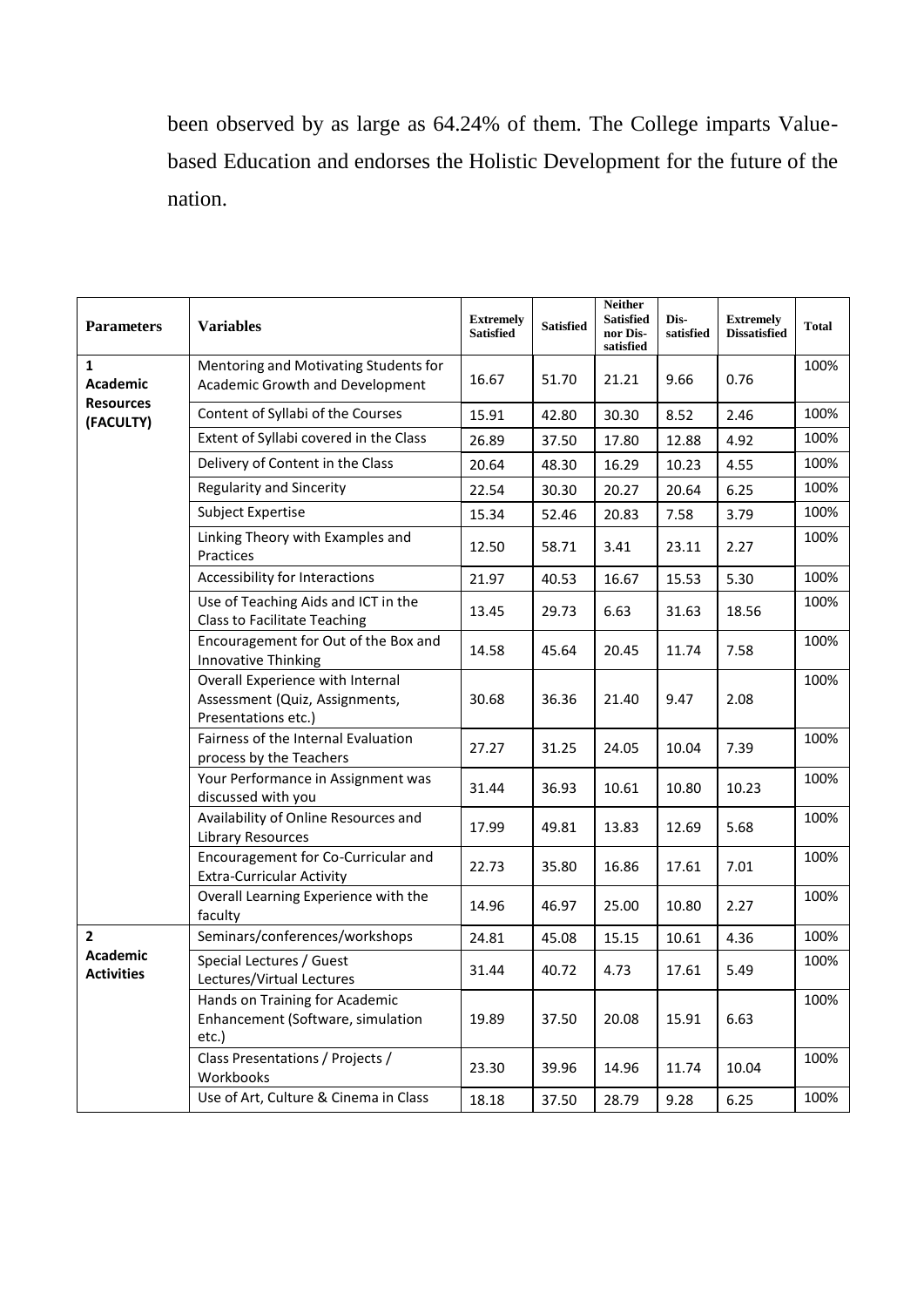|                                         | Rooms                                                                                                                                                 |       |       |       |       |       |      |
|-----------------------------------------|-------------------------------------------------------------------------------------------------------------------------------------------------------|-------|-------|-------|-------|-------|------|
|                                         | Multidisciplinary Projects / Live Projects                                                                                                            | 25.38 | 31.25 | 19.32 | 13.64 | 10.42 | 100% |
| 3<br><b>Skill</b><br><b>Enhancement</b> | Efforts are made by Institute / Teacher<br>to Include Soft Skills, Life Skills and<br>Employability Skills to make you ready<br>for the World of Work | 20.64 | 37.50 | 21.59 | 12.31 | 7.95  | 100% |
|                                         | Career Counselling and Placement<br>Support                                                                                                           | 27.46 | 38.83 | 7.20  | 19.13 | 7.39  | 100% |
|                                         | Societies/Clubs/Centres                                                                                                                               | 25.76 | 36.55 | 19.89 | 8.14  | 9.66  | 100% |
|                                         | Spoken English Classes                                                                                                                                | 8.71  | 23.30 | 19.13 | 32.01 | 16.86 | 100% |
| 4                                       | Sports                                                                                                                                                | 31.25 | 43.75 | 13.26 | 8.71  | 3.03  | 100% |
| <b>Co-Curricular</b><br>and Extra-      | <b>Cultural Societies</b>                                                                                                                             | 28.03 | 40.15 | 17.42 | 8.14  | 6.25  | 100% |
| <b>Curricular</b>                       | Centres (WDC, CHD, ASC, GSC, E-Cell,<br>CII, Eco-Club)                                                                                                | 17.61 | 48.67 | 24.05 | 6.06  | 3.60  | 100% |
|                                         | <b>Departmental Associations</b>                                                                                                                      | 27.46 | 47.92 | 15.72 | 6.44  | 2.46  | 100% |
| 5                                       | NSS / NCC                                                                                                                                             | 21.78 | 53.22 | 7.58  | 15.15 | 2.27  | 100% |
| <b>Extension and</b><br>Outreach        | Eco Club and other Green Initiatives                                                                                                                  | 18.56 | 40.34 | 21.40 | 11.93 | 7.77  | 100% |
|                                         | Sanitation and Hygiene                                                                                                                                | 27.46 | 38.83 | 21.59 | 4.92  | 7.20  | 100% |
|                                         | <b>Remedial Classes</b>                                                                                                                               | 24.24 | 38.64 | 11.36 | 18.37 | 7.39  | 100% |
|                                         | <b>Community Outreach Programme</b>                                                                                                                   | 24.43 | 37.12 | 23.30 | 10.61 | 4.55  | 100% |
| 6<br>Administrative<br>/Office Staff    | Redressal of students' concern by Office<br><b>Staff</b>                                                                                              | 16.86 | 43.75 | 21.02 | 10.98 | 7.39  | 100% |
|                                         | Guidance and help from Laboratory<br><b>Staff</b>                                                                                                     | 19.51 | 30.87 | 33.33 | 11.55 | 4.73  | 100% |
|                                         | Resourcefulness of Library Staff                                                                                                                      | 13.26 | 49.24 | 10.98 | 10.42 | 16.10 | 100% |
|                                         | Maintenance Staff (Gardener, Sweeper<br>etc.)                                                                                                         | 14.96 | 43.94 | 28.41 | 8.52  | 4.17  | 100% |
|                                         | <b>Behaviour of Security Staff</b>                                                                                                                    | 22.92 | 28.22 | 34.47 | 10.80 | 3.60  | 100% |
| $\overline{\phantom{a}}$                | <b>Sports Facilities</b>                                                                                                                              | 26.52 | 37.50 | 20.08 | 9.66  | 6.25  | 100% |
| Infrastructure                          | <b>Library Facilities</b>                                                                                                                             | 16.67 | 18.37 | 38.07 | 18.37 | 8.52  | 100% |
|                                         | <b>Reading Room Facilities</b>                                                                                                                        | 21.59 | 48.30 | 3.98  | 17.80 | 8.33  | 100% |
|                                         | Knowledge Resource Centre Facilities                                                                                                                  | 25.57 | 40.91 | 12.69 | 11.55 | 9.28  | 100% |
|                                         | Conference /seminar Room                                                                                                                              | 24.43 | 36.36 | 23.86 | 9.28  | 6.06  | 100% |
|                                         | IT facilities (availability of projectors,<br>computers and other equipment)                                                                          | 28.79 | 37.50 | 24.43 | 6.06  | 3.22  | 100% |
|                                         | Laboratories                                                                                                                                          | 20.45 | 45.45 | 5.30  | 22.54 | 6.25  | 100% |
|                                         | Canteen                                                                                                                                               | 25.95 | 39.77 | 10.61 | 14.20 | 9.47  | 100% |
|                                         | Bank with ATM                                                                                                                                         | 23.48 | 51.70 | 16.29 | 5.87  | 2.65  | 100% |
|                                         | <b>Recreational Facilities</b>                                                                                                                        | 15.34 | 50.57 | 7.58  | 13.26 | 13.26 | 100% |
|                                         | Girls Common Room                                                                                                                                     | 29.73 | 37.50 | 24.43 | 5.30  | 3.03  | 100% |
|                                         | Facilities for Differently-abled Students                                                                                                             | 11.93 | 32.58 | 19.32 | 27.46 | 8.71  | 100% |
|                                         | Maintenance of Campus Facilities<br>(Building, Furniture etc.)                                                                                        | 8.52  | 14.39 | 17.05 | 41.86 | 18.18 | 100% |
|                                         | Safe secure campus (CCTV Surveillance<br>System)                                                                                                      | 20.08 | 30.87 | 28.79 | 14.20 | 6.06  | 100% |
|                                         | <b>Electricity by Solar Panel</b>                                                                                                                     | 31.63 | 40.53 | 15.91 | 7.20  | 4.73  | 100% |
|                                         | Medical Facilities with Doctor                                                                                                                        | 21.78 | 41.86 | 5.30  | 18.75 | 12.31 | 100% |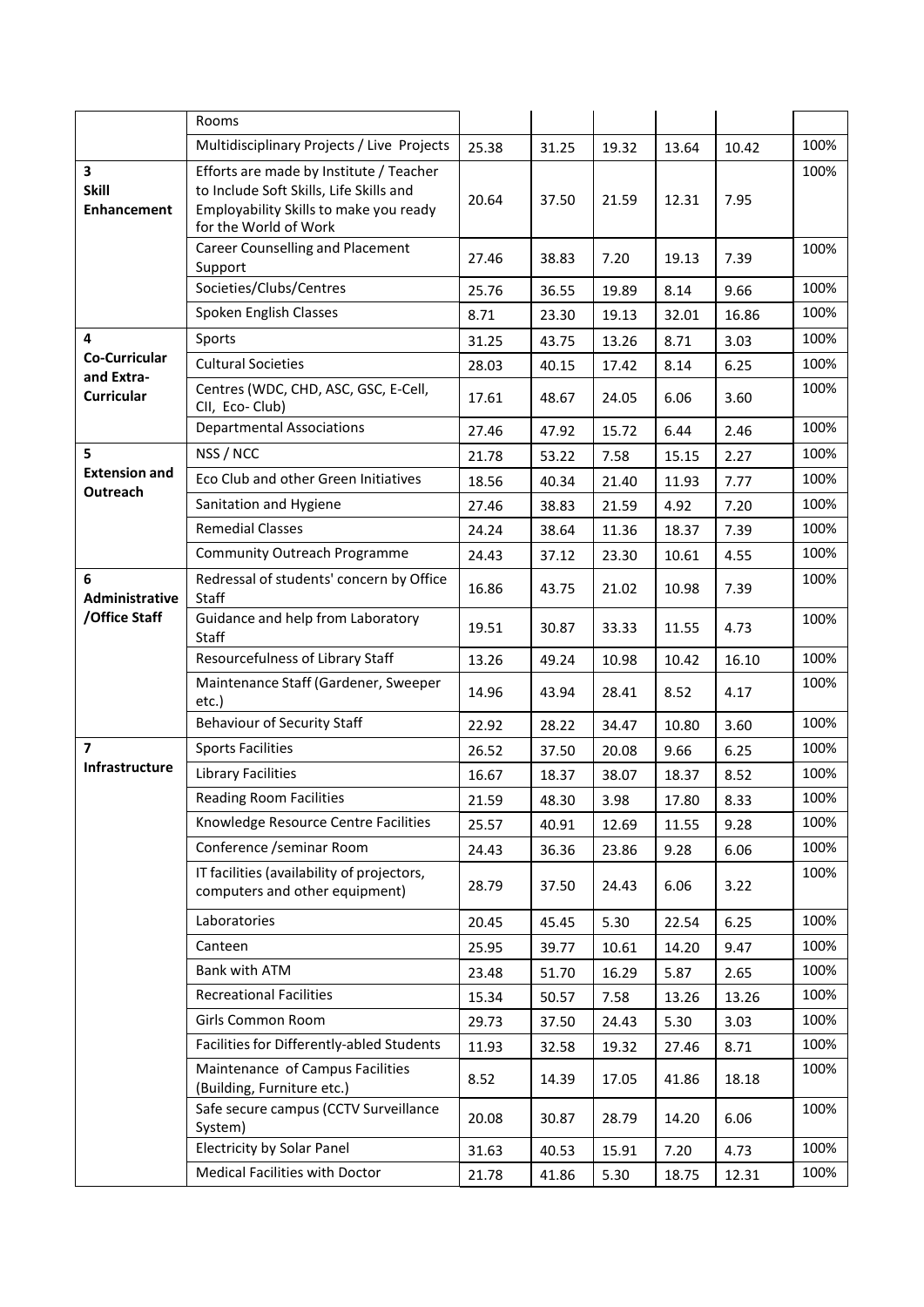|                                                 | Counselling                                                                                                                                                                              | 23.67 | 44.89 | 14.96 | 10.98 | 5.49 | 100% |
|-------------------------------------------------|------------------------------------------------------------------------------------------------------------------------------------------------------------------------------------------|-------|-------|-------|-------|------|------|
| 8<br>Grievance<br>Redressal<br><b>Mechanism</b> | Accessible Administrative System for<br>Grievance                                                                                                                                        | 21.78 | 31.63 | 35.98 | 8.90  | 1.70 | 100% |
|                                                 | Action taken towards Grievance                                                                                                                                                           | 17.61 | 44.89 | 17.23 | 17.05 | 3.22 | 100% |
| 9                                               | <b>Blood Donation Camp</b>                                                                                                                                                               | 16.29 | 53.41 | 4.36  | 18.18 | 7.77 | 100% |
| <b>Institutional</b><br><b>Social</b>           | <b>Green Campus-Tree Plantation Drive</b>                                                                                                                                                | 24.43 | 46.40 | 21.40 | 5.49  | 2.27 | 100% |
| <b>Responsibility</b><br><b>Activities</b>      | Implementation of Swachh Bharat<br>Abhiyan                                                                                                                                               | 25.76 | 44.32 | 19.32 | 7.20  | 3.41 | 100% |
|                                                 | Students' participation in Social Causes<br>Awareness programmes and College<br>Activities (No Use of Polythene Bags, No<br>Smoking and Drinking, No Drugs etc.)                         | 14.39 | 37.31 | 27.08 | 13.64 | 7.58 | 100% |
|                                                 | The College organises the Gender<br>Sensitisation Programmes (Gender<br>Equality, Ban on Female Foeticide, No<br>to Domestic Violence, No Eve Teasing,<br>Code of Conduct) for awareness | 25.57 | 30.49 | 17.99 | 16.48 | 9.47 | 100% |
| 10<br>Impact of<br>College on                   | The College plays a crucial role to<br>enhance the Knowledge Base of the<br>students                                                                                                     | 20.45 | 46.97 | 13.83 | 15.72 | 3.03 | 100% |
| <b>Your Life</b>                                | The College works to enhance the<br>Career / Professional Development of<br>the students                                                                                                 | 17.61 | 48.30 | 22.73 | 10.80 | 0.57 | 100% |
|                                                 | The College activities are a source of<br>Personality Development for the<br>students                                                                                                    | 25.76 | 38.26 | 28.22 | 5.49  | 2.27 | 100% |
|                                                 | College has contributed to Holistic<br>development of students                                                                                                                           | 16.86 | 50.95 | 9.47  | 13.26 | 9.47 | 100% |
|                                                 | College imparts Value based education<br>that transforms the students to a<br>responsible citizen                                                                                        | 18.56 | 37.50 | 24.62 | 10.80 | 8.52 | 100% |

**Table 2 : The students' responses (in percentage) on ten parameters with distinctvariables**

The Table 2 has detailed the ten parameters into distinct variables. The statistical score denotes the satisfactory performance of students is the Average score of the variables measuring the respective parameters. The favourable response of Academic Resources and Academic Activities' have been inferred as the satisfaction level of the students. It implies that the students are gratified with the College's endeavours to uplift and enhance their knowledge-based learnings. The Infrastructural development of the College and Grievance Redressal Mechanism have also found to be hovering around positive feedback. The percentage scores of *Institutional Social Responsibility* and *Impact of*